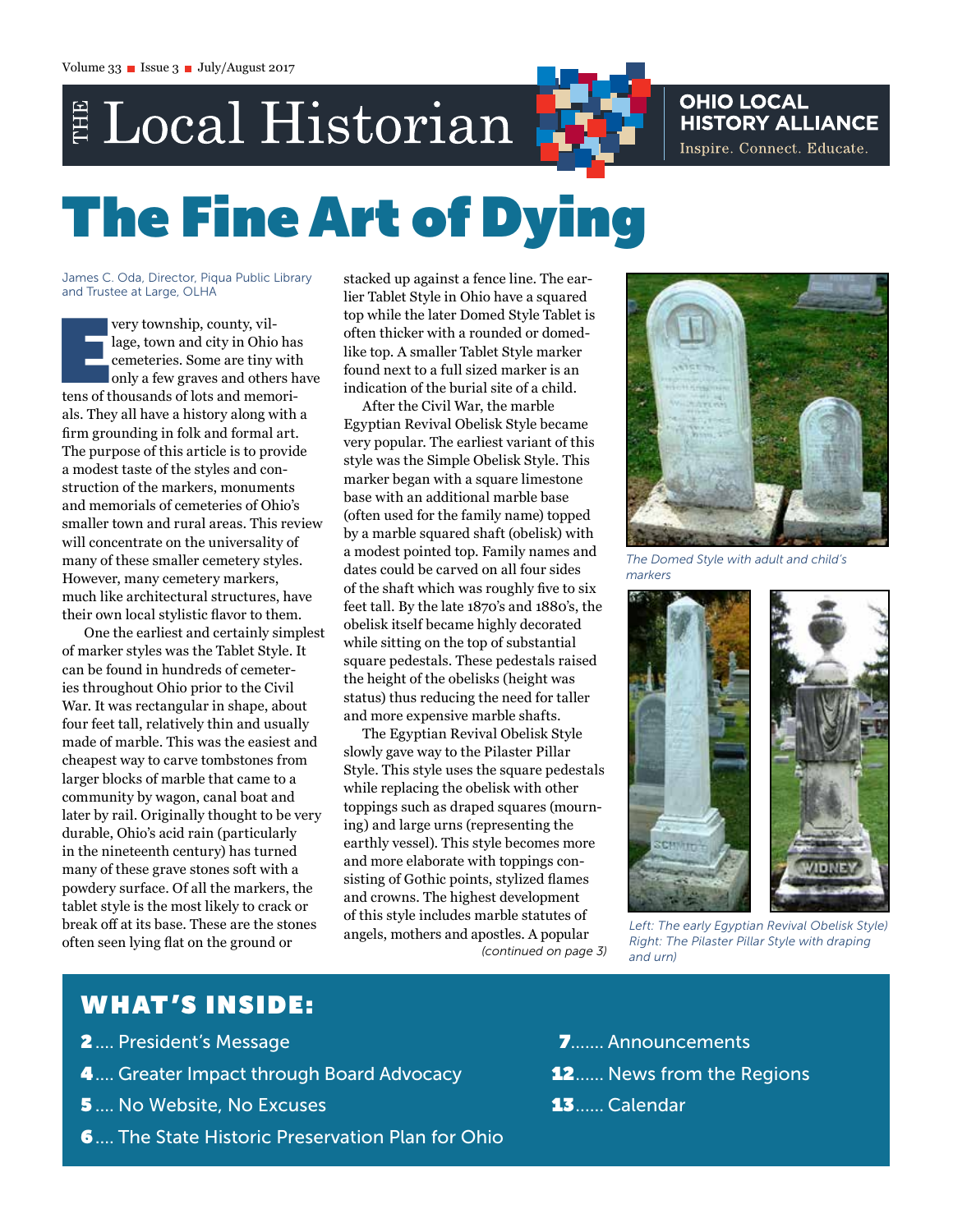# President's Message:

*History Matters is the theme of the 2017 OLHA Annual Conference. However, John Dichtl, President & CEO of the American Association for State and Local History, gave us a precursor to this theme as the keynote speaker at the 2016 OLHA Annual Conference. Dichtl shared with the attendees the History Relevance Campaign's The Value of History. The History Relevance Campaign is a group of history professionals that first met in 2013 to come up with a document* 

*on the value of history. After various meetings and forums, the group came up The Value of History and its seven principles of why history is essential.*

*The seven principles are broken down into three categories. To ourselves history 1) gives us an identity and 2) teaches us critical thinking. To our communities history 3) helps make them vital places to live and work and 4) helps with economic development. To our future history 5) helps make us engaged citizens, 6) inspires leadership and 7) provides us with a legacy.*

*A goal of the History Relevance Campaign is that historical organizations, large and small, adopt these principles* 

*to become more effective advocates of their institutions and history in general. The OLHA board voted to endorse the History Relevance Campaign's The Value of History at our January 2017 board meeting. I encourage you and your organization to take a closer look at the History Relevance Campaign and The Value of History by going to* [www.](http://www.historyrelevance.com) [historyrelevance.com](http://www.historyrelevance.com)*. Share the document with your board and perhaps have your organization endorse it as well.* 

#### **Todd McCormick**

President, Ohio Local History Alliance Curator/Director, Logan County Historical Society (937) 593-7557 [tmccormick@loganhistory.org](mailto:tmccormick@loganhistory.org)

# 2017 Board Members Ohio Local History Alliance

#### **President**

**Todd McCormick,** Curator/Director Logan County Historical Society, Bellefontaine (937) 593-7557 *[tmccormick@loganhistory.org](mailto:tmccormick@loganhistory.org)* [www.loganhistory.org](http://www.loganhistory.org)

#### **1st Vice President**

**Wendy Zucal,** Executive Director Dennison Railroad Depot Museum, Dennison (740) 922-6776 *[director@dennisondepot.org](mailto:director@dennisondepot.org) [dennisondepot.org](http://dennisondepot.org)*

#### **2nd Vice President**

**Leann Rich,** Manager of Education & External Relations Mahoning Valley Historical Society Youngstown (330) 743-2589 *[lrich@mahoninghistory.org](mailto:lrich@mahoninghistory.org)  [www.mahoninghistory.org](http://www.mahoninghistory.org)*

#### **Secretary**

**Ruth Brindle,** Director Quaker Heritage Center Wilmington College, Wilmington (937) 481-2456 *[ruth\\_brindle@wilmington.edu](mailto:ruth_brindle@wilmington.edu)* [www.wilmington.edu/the-wilmington](https://www.wilmington.edu/the-wilmington-difference/qhc/)[difference/qhc/](https://www.wilmington.edu/the-wilmington-difference/qhc/)

#### **Treasurer Kathleen Fernandez,** Historian and Museum Consultant, North Canton [kathyfernandez@neo.rr.com](mailto:kathyfernandez%40neo.rr.com?subject=)

#### **Trustees-At-Large**

**Jim Oda,** Director Piqua Public Library, Piqua (937) 773-6753 *[joda@piqualibrary.org](mailto:joda@piqualibrary.org) [www.youseemore.com/piqua](http://www.youseemore.com/piqua)*

**Kate Smith,** Trustee, Wadsworth Area Historical Society *[smith.g.kate@gmail.com](mailto:smith.g.kate@gmail.com)*

**Gary Levitt,** Director Museum of Postal History, Delphos (419) 303-5482 *[mphdelphos@gmail.com](mailto:mphdelphos@gmail.com) <http://www.postalhistorymuseum.org>* **Immediate Past-President Beth Weinhardt,** Local History Coordinator Westerville Public Library, Westerville (614) 259-5028 *[bweinhar@westervillelibrary.org](mailto:bweinhar@westervillelibrary.org)* [westervillelibrary.org/local-history](http://westervillelibrary.org/local-history)

**Ex-Officio (Executive Secretary) Dr. Betsy Hedler,** Partnerships Coordinator, Local History Services Ohio History Connection, Columbus (614) 297-2538 *[ehedler@ohiohistory.org](mailto:ehedler@ohiohistory.org) [www.ohiohistory.org](http://www.ohiohistory.org)*

#### **Region 1**

**Richard Witteborg**, Curator of Exhibits Andrew L. Tuttle Museum, Defiance (419) 784-1907 *[witteborg@hotmail.com](mailto:witteborg%40hotmail.com?subject=) [www.cityofdefiance.com/main/index.php/](http://www.cityofdefiance.com/main/index.php/tuttle-museum-home) [tuttle-museum-home](http://www.cityofdefiance.com/main/index.php/tuttle-museum-home)* 

**Pat Smith,** Director Allen County Museum & Historical Society, Lima (419) 222-9426 [psmith1@wcoil.com](mailto:psmith1@wcoil.com) *[www.allencountymuseum.org](http://www.allencountymuseum.org/ACM2/Welcome.html)* 

#### **Region 2 Mike Wilson** Morrow County Historical Society (567) 231-8709 *[mikewilson60@yahoo.com](mailto:mikewilson60@yahoo.com)*

**Gene Smith,** Curator of Museums Clyde Museum and McPherson House, Castalia *[historian2769@gmail.com](mailto:historian2769@gmail.com )*

**Region 3 Rebecca Urban** Peninsula Foundation, Peninsula (330) 657-2528

*[rurban@peninsulahistory.org](mailto:rurban@peninsulahistory.org)* **Greg Palumbo,** Director Lakewood Historical Society, Lakewood (216) 221-7343 *[director@lakewoodhistory.org](mailto:director@lakewoodhistory.org )*

#### **Region 4**

**Melissa Karman,** Director The Sutliff Museum, Warren (330) 395-6575 *[melissa.karman@sutliffmuseum.org](mailto:melissa.karman@sutliffmuseum.org)  [www.sutliffmuseum.org](http://www.sutliffmuseum.org/)*

**Lae'l Hughes-Watkins,** University Archivist Kent State University, Kent [lhughesw@kent.edu](mailto:lhughes@kent.edu)

*[www.library.kent.edu/page/10300](http://www.library.kent.edu/page/10300 )* **Region 5**

**Christy Davis,** Registrar Pro Football Hall of Fame, Canton (330) 588-3616 *[Christy.Davis@ProFootballHOF.com](mailto:Christy.Davis@ProFootballHOF.com) [www.ProFootballHOF.com](http://www.profootballhof.com/)*

**Kelly Kuhn-Engstrom,** Director. Curator. Sugarcreek Information Center. Alpine Hills Museum, Sugarcreek (330) 852-4113 *[alpinehillsmuseum@yahoo.com](mailto:alpinehillsmuseum@yahoo.com) [alpinehills.webstarts.com/](http://alpinehills.webstarts.com)*

# **Region 6**

**Leslie Blankenship,** Trustee Franklinton Historical Society, Columbus (614) 527-1957 *[lblanken@att.net](mailto:lblanken@att.net)* 

**Leslie Wagner,** Historian The Dawes Arboretum, Newark 740-323-2355 x 1256 *[lmwagner@dawesarb.org](mailto:lmwagner@dawesarb.org ) [dawesarb.org/](http://dawesarb.org/ )*

#### **Region 7**

**Melissa Shaw,** Curator, Collections Management Division National Museum of the United States Air Force, Wright-Patterson AFB (937) 255-8839 [melissa.shaw@us.af.mil](mailto:melissa.shaw@us.af.mil http://www.nationalmuseum.af.mil/ ) [www.nationalmuseum.af.mil/](mailto:melissa.shaw@us.af.mil http://www.nationalmuseum.af.mil/ )

**Natalie Fritz,** [Curator of Library and](mailto:melissa.shaw@us.af.mil http://www.nationalmuseum.af.mil/ )  [Archives](mailto:melissa.shaw@us.af.mil http://www.nationalmuseum.af.mil/ ) [Clark County Historical Society, Springfield](mailto:melissa.shaw@us.af.mil http://www.nationalmuseum.af.mil/ ) [937-324-0657; x234](mailto:melissa.shaw@us.af.mil http://www.nationalmuseum.af.mil/ ) [nataliemfritz3@gmail.com](mailto:melissa.shaw@us.af.mil http://www.nationalmuseum.af.mil/ )

#### **Region 8**

**Ed Creighton** Friends of White Water Shaker Village, Hamilton (513) 756-1515 *[ercmorgans@juno.com](mailto:ercmorgans@juno.com)*

**Terrie Puckett** Grailville, Loveland (513) 683-2340 *[tpuckett@grailville.org](mailto:tpuckett@grailville.org) [www.grailville.org](http://www.grailville.org)/*

#### **Region 9**

**Jessica Cyders,** Curator Southeast Ohio History Center, Athens (740) 592-2280 *[jessica@athenshistory.org](mailto:jessica@athenshistory.org)  [athenshistory.org](http://athenshistory.org)*

**Megan Malone,** Director Lillian E. Jones Museum, Jackson (740) 286-2556 *[director@jonesmuseum.com](mailto:director@jonesmuseum.com) [www.jonesmuseum.com](http://www.jonesmuseum.com)*

#### **Region 10**

**Jim Geyer,** Director for Museums Muskingum County History, Zanesville (740) 454-9500 *[phsomc@sbcglobal.net](mailto:phsomc@sbcglobal.net) [www.muskingumhistory.org](http://www.muskingumhistory.org)*

**Judy Robinson,** Trustee Noble County Historical Society Caldwell (740) 732-2654 *[jackie.l.robinson@frontier.com](mailto:jackie.l.robinson@frontier.com) [www.rootsweb.ancestry.com/~ohnoble/](http://www.rootsweb.ancestry.com/~ohnoble/histsoc.htm) [histsoc.htm](http://www.rootsweb.ancestry.com/~ohnoble/histsoc.htm)*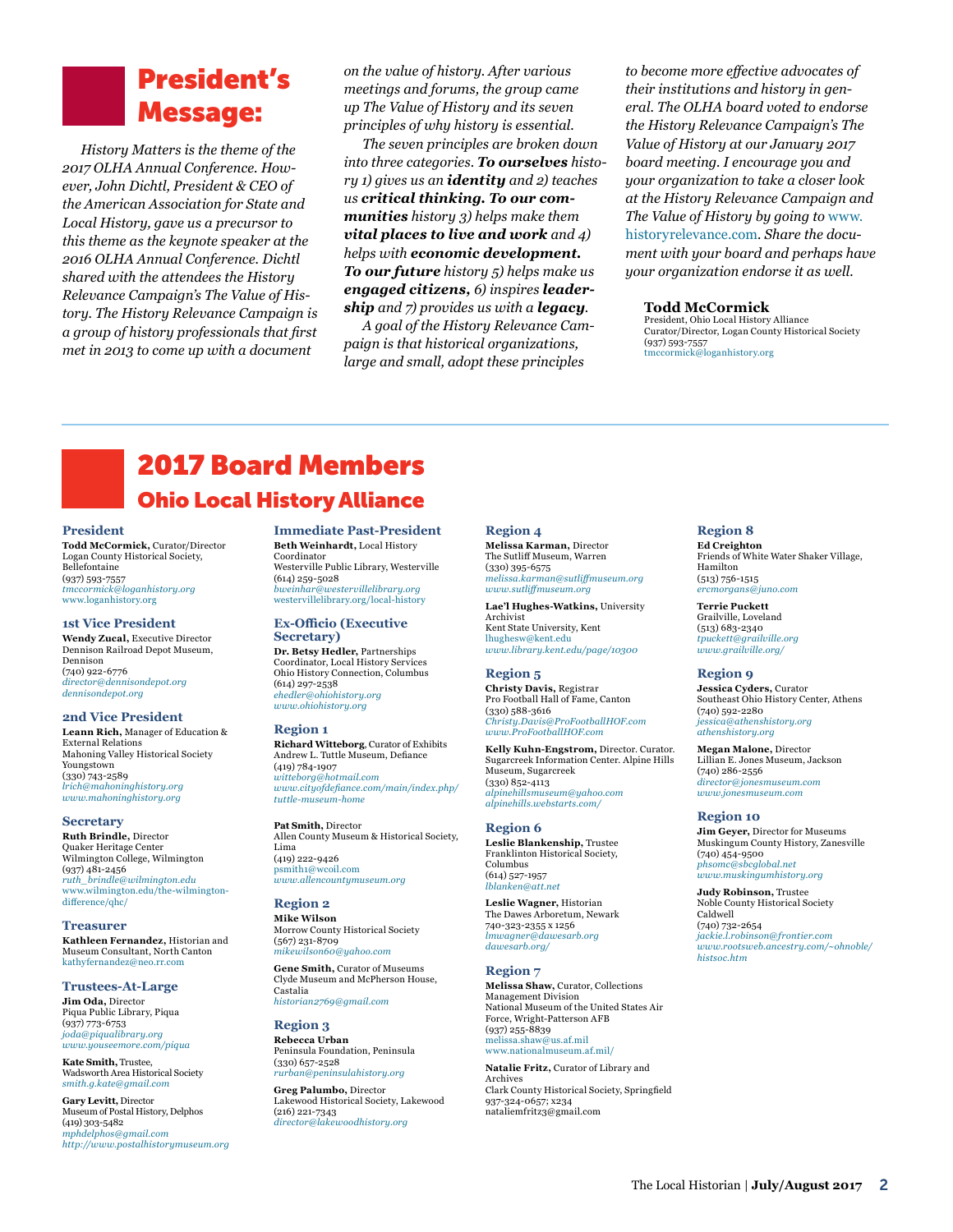statue of this nineteenth century style was the "Rock of Ages" which shows a woman draped over a cross. This was inspired by the popular hymn verse "Simply to the cross I cling".

The twentieth century brings many new grave marker styles. This parallels Ohio architectural styles that saw towns grow from homes built in just Federal or Greek Revival Styles in the early part of the nineteenth century to dozens of styles after 1900. By the turn of the century, it was common to find large headstones (at the top of the lots) with smaller footstones at the bottom of the burial. Changes also came in the building material. People saw what was happening to the marble markers, so the practically impervious granite (in colors such as gray, rose and red) became the stone of choice. The Grand Egyptian Revival Obelisk Style made a comeback. These newer granite obelisks were generally plain and reached heights of fifteen to twenty-five feet or taller.

The Victorian Rustic Cross Style became popular with rough carved logs in the shape of a cross. They were decorated with vines and sat on relatively low carved stone-like bases. This style was too intricate for granite, so they are usually done in marble. Another style shows square granite slabs with rough cut (undressed) sides and bases which are known strangely enough as the Undressed Base Style. The smooth front of the memorial often has a scroll with the family name, palm leaves or grape leaves and upside-down torches (life extinguished). Other styles include the Stump Style which is a realistically carved stump of a tree covered in vines (life cut short), the Gateway Style which has two columns on a base topped by a semi-circular arch or cap (entrance to heaven) and the horizontal above ground Sarcophagus Style with minimal decorations. There were even marble monuments (up to four feet tall) sold in the Sears & Roebuck Company catalog (with prices reaching over fifty dollars). This is just a brief sampling of styles from c.1890 to c.1930. The Great Depression and World War II led to simpler styles of polished granite.

Visiting a cemetery should always be done in a respectful manner. Sometimes the best way to enjoy the art is just to walk around the graveyard and not be looking for an individual marker. Our cemeteries (coming from the Greek for a sleeping place) hold physical reminders not only of our ancestors but also a wonderful snapshot of stone carving and burial customs of our communities. The internet is a wonderful place to find the meaning of all the symbols you will find on or around the memorials such as the hand pointing to the sky (going to heaven), the broken rose stem (a person who died before their time) or the lamb (a child's grave).



*Left: The Pilaster Pillar Style with "Rock of Ages" statue Right: The Victorian Rustic Cross Style on carved rocks*



*The Undressed Base Style with front scroll*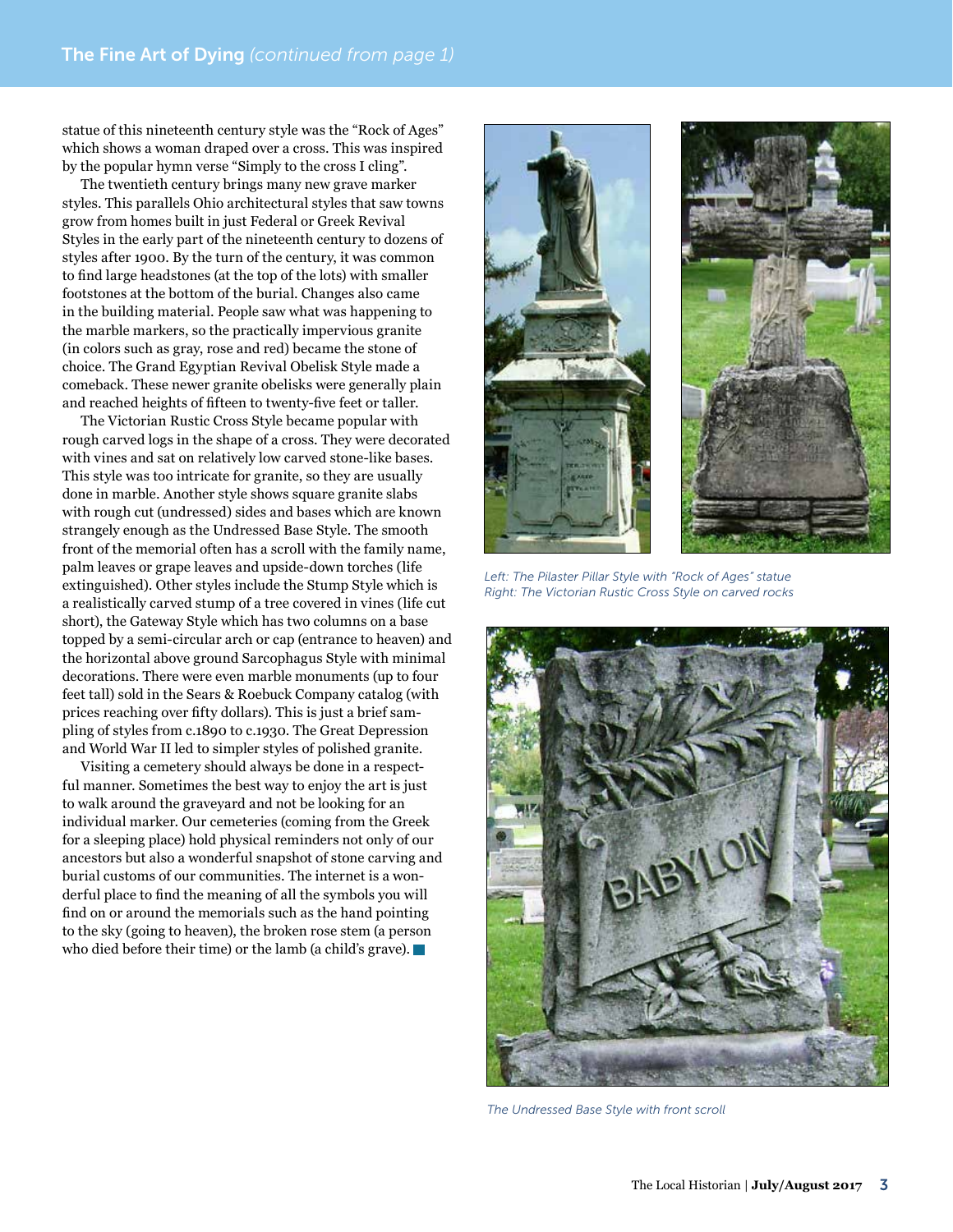# Greater Impact through Board Advocacy: *How the Massillon Museum's advocacy led to increased funding and community support*

Reprinted with permission from *Museum* magazine, April/May 2017. [www.aam-us.org](http://www.aam-us.org)

trong board leadership is not just about checks and balances; it is about creating the circumstances that will allow our missions' to be achieved. Advocacy is essential for museums to m8-intain financial sustainability. Th ances; it is about creating the circumstances that will allow our missions' to be achieved. Advocacy is essential for museums to m8-intain financial sustainability. This case study is from the pages of Stand for Your Mission, The Power of Board Advocacy: A Discussion Guide for Museum Trustees. Produced by AAM in partnership with BoardSource, it provides a discussion guide for trustees on the importance-and impact-of board advocacy.

## The Vision

Since 1933, the Massillon Museum (for merly the Baldwin Museum) was envisioned as a place that would bring "immeasurable joy" to the city of Massillon, Ohio, and the region. It has certainly lived up to that promise. The museum is keenly attuned to the needs of and constantly striving to reach deeply into its community.

The museum has a diverse permanent collection of more than 100,000 artworks and artifacts, most of local and regional significance, and it has been accredited by AAM since 1972. The Massillon Museum's mission is to collect, preserve, and exhibit art and artifacts to enrich the Massillon community through education and experience. The museum's strategic plan is threefold: to be the cultural center of the community, a key destination of cultural enrichment, and a respected member of the museum field.

## The Opportunity

In 1996, the museum moved to a new location, and the boardrecognizing the potential for growth-secured a first right of refusal on one of the adjacent properties. As an anchor tenant in Massillon's down town, the museum was credited for much of the city's revitalization.

After consulting with the board, staff, guests, and community leaders over several years, the board made the decision to enlarge the footprint of the museum to meet the Massillon community's growing needs. The museum envisioned an expansion and renovation to add approximately 15,500 square feet of space to the existing 29,000-square-foot museum. The plan involved a new partnership with the Massillon Tiger Football Booster Club and the Paul E. Brown Museum.

## The Strategy

The board and staff are empowered to advocate at the local, state, and national levels. The executive director chairs the advocacy committee for the Ohio Museums Association, and the museum has been represented each year at AAM's Museums Advocacy Day in Washington, DC.

"Board members are advocates in a number of ways, from attending legislative breakfasts and state and regional conferences to soliciting memberships and going door-to-door during our levy campaign," said Alexandra Nicholis Coon, the Massillon Museum's executive director. "They are truly a working board

and an amazing group of leaders."

Board members keep their elected officials informed and in tune to the fact that the Massillon Museum is the downtown community's keystone. Public officials-including congressional representatives, state senators, and the Massillon mayor-are frequent visitors of the museum, and the board plays an active role in hosting these visits. The museum works closely with the mayor's office to organize special events and educational programs, and the City of Massillon maintains the museum's landscaping.

## The Result

The museum provides free admission to all, and nearly 25,000 visitors are welcomed each year. An additional 8,000 children and adults are served annually through outreach programs. As part of its mission to the people of Massillon, the museum hosts an annual thank-you to the community in the form of an island party. This event attracted 2,540 visitors in 2015, including several public officials.

With its stated goal of being the community's cultural center, the museum hosts annual juried shows of Stark County artists and sponsors brown-bag lunch lectures, classes, and workshops. It also holds the Artful Living program, which immerses 1,000 preschool children weekly in the visual arts, literature, music, drama, and dance.

While it is a community-based and supported museum, the Massillon Museum's reach goes far beyond the city. The museum has gained a reputation for excellence within the professional realm on a number of fronts.

- The museum has secured numerous government grants, with board members playing a key role. One of these grants, funded in part by the Institute of Museum and Library Services and Ohio's Cultural Facilities Commission, went toward a renovation of the museum's collections storage facility to include state-of-the-art environmental controls and cabinetry.
- Since 1988, Massillon voters have approved an operating levy for the museum-the only one of its kind in Ohio-which provides approximately 60 percent of annual operating funds. Membership has increased steadily since 2010.
- The museum has received an ArtsinStark operating grant since 2008, and the Ohio Arts Council has regularly supported the museum with funding for operations and programming. In addition, for nine consecutive years, the National Endowment for the Arts has awarded the museum a Big Read grant.
- Most recently, the state of Ohio's capital budget included a \$1.5 million allocation for the Massillon Museum's expansion project. Board members played a key role in facilitating the state's endorsement of this effort.

To obtain a copy of S*tand for Your Mission, The Power of Board Advocacy: A Discussion Guide for Museum Trustees,* visit <http://www.aam-us.org/advocacy/stand>-for-your-mission.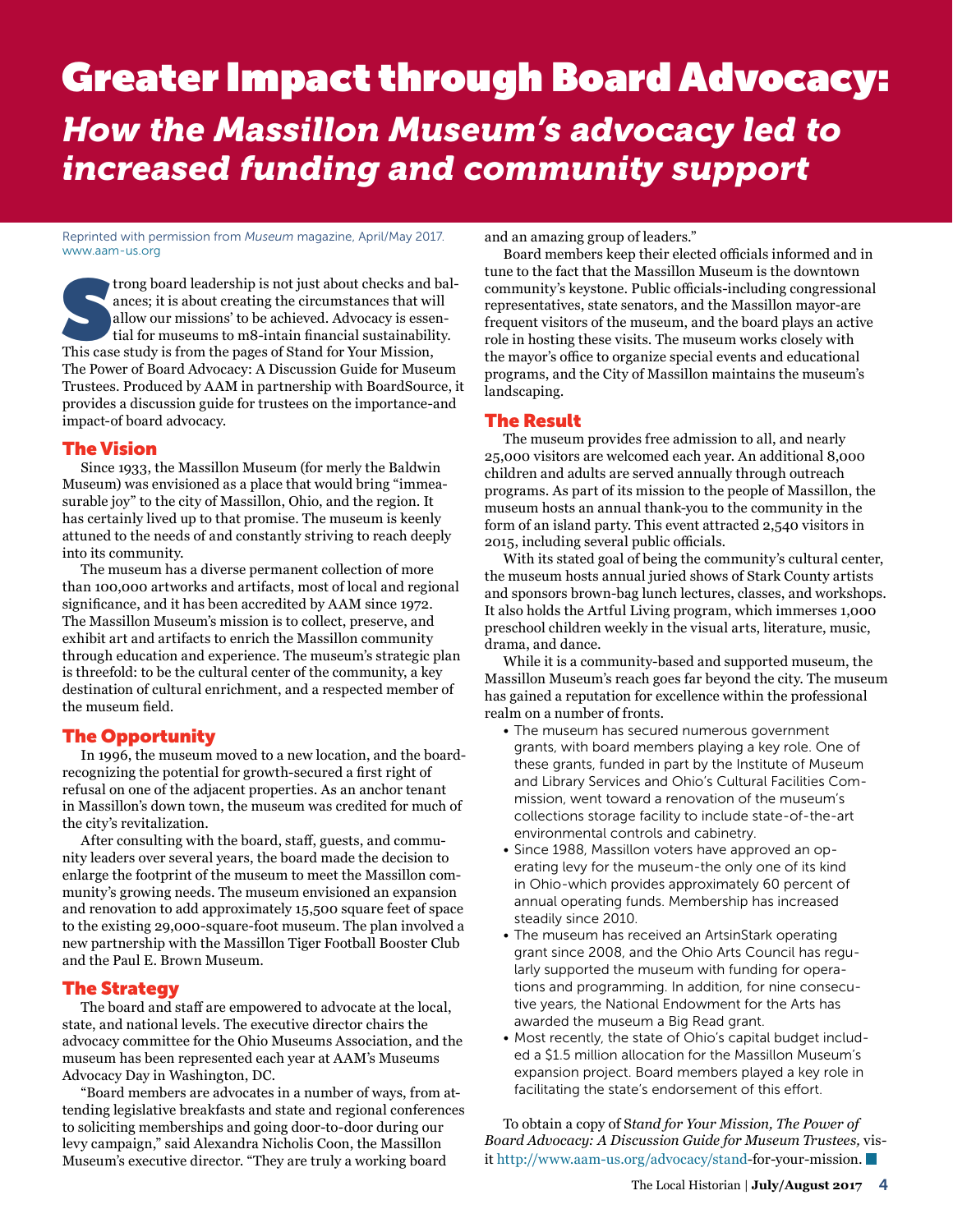# No Website? No Excuses!

#### Leann Rich, Manager of Education & External Relations, Mahoning Valley Historical Society

n today's ever changing digital v<br>the options for building a profes<br>sional looking website are expar<br>ing every day. Gone are the days<br>of needing to learn HTML and CSS, n today's ever changing digital world the options for building a professional looking website are expanding every day. Gone are the days worrying about if your plugin is going to crash your homepage, and figuring out servers and hosting. Sure, you can take on all of those things – it would be like building and maintaining your own home – or if you choose one of the new online website builders, it would be like leasing a shiny new luxury condo.

Names like Wix, Weebly, and Squarespace allow users to choose a professionally designed template, add in some text and photos, choose from a number of different tiered pricing plans, and in a few short hours publish a stellar website. These website builders are managed entirely online, so there is no need to purchase software, they are designed to be user friendly with options for live chats, or assistance on the phone, and if you don't mind a few ads and a long URL you can even choose a free hosting option.

Each of the above mentioned sites have pros and cons, and choosing which one is right for your organization should be easy after a bit of research on their functionality. For instance, if you want something that is super easy to use, Wix or Weebly are well known for that. If you are looking for very stylish designs, Wix and Squarespace are great choices.

When choosing, take into consideration: pricing, user experience, design features, technical features, marketing features, and user support.

Wix has a great collection of professional caliber design templates, an innovative drag and drop builder, and support available on every page. On the flip side, it's difficult to change templates without re-inserting your content, and there are visible advertisements on the free versions. Wix also has an app market to add on functions like e-commerce, online bookings, and event calendars and a full range of tools to set up and boost search engine rankings.



Weebly is another user friendly, drag and drop builder. Their templates are expanding and offering more options, and if you decide to change templates after finishing the customization, it is easy to switch. They also offer predesigned page layouts – so you aren't staring at a blank page wondering where to start. Weebly limits the customization of the templates (which is why it's easy to change them up) and has been historically slower in introducing new features. It also offers extra apps to add, a section of SEO tools and excellent online and phone assistance.

Squarespace offers designer-quality templates, along with unique cover pages which can be used as a standalone site or combined with a template, and gives you extensive options to customize the

design. On the flip side, this could be overwhelming to someone that wants a simple site design. A recent update to the platform provided major changes to make the design interface more user friendly, and users are able to see the changes as they are edited. As with the other builders, Squarespace offers online live chats and a video library of tutorials to assist the user, and options for search engine optimization.

This review only scratches the surface on website builders and their functionality; there are dozens more platforms available with varying levels of options. Do your research, and decide which options are important to you and the organization, don't let the price be the only deciding factor. Good luck – because the decisions have only just begun…

# On the Web

# American Institute for Conservation of Historic and Artistic Works

#### **[www.conservation-us.org](http://www.conservation-us.org)**

The AIC's website provides a variety of resources regarding materials conservation and emergency response. Check out the National Heritage Responders program, which maintains a 24-hour help line and responds to the needs of cultural institutions during emergencies and disasters through coordinated efforts with first responders, state agencies, vendors and the public. The website can also help you find a conservator, and provides resources for emergency planning and preparation.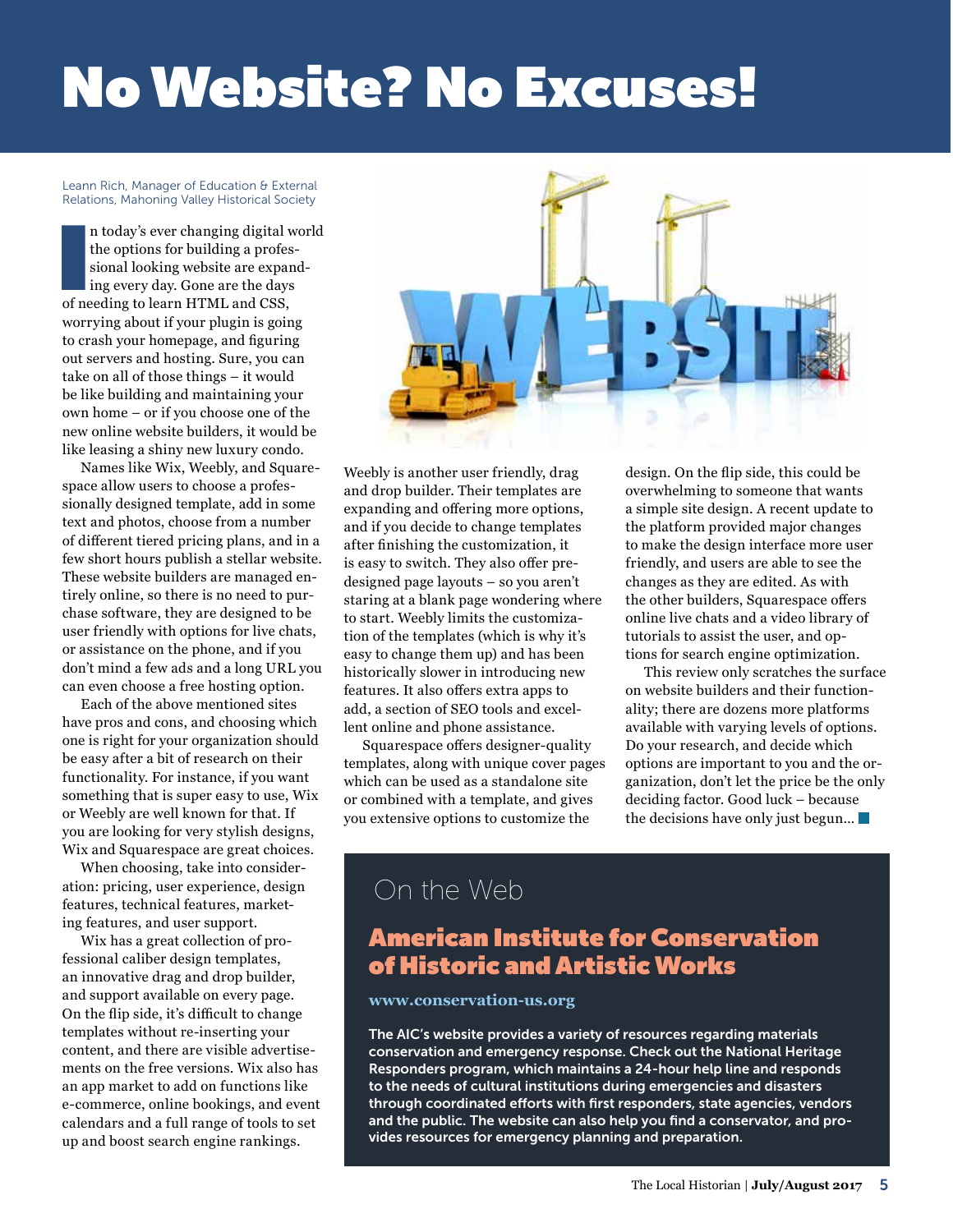# Finding Common Ground: The State Historic Preservation Plan for Ohio

Nathan A. Bevil, Community Planning & Preservation Manager, Ohio History Connection

inding Common Ground: The State Historic Preservation Plan for Ohioans is a blueprint for historic preservation throughout the entire state. The plan is written by the State Historic Preservation Office of the Ohio History inding Common Ground: The State Historic Preservation Plan for Ohioans is a blueprint for historic preservation throughout the entire state. The plan is written by the State Historic Preservation Office of gists, planners, historians, state agencies, and local organizations. The purpose of the State Plan is to guide the work of the State Historic Preservation Office and to provide input to local communities about where we see the challenges to historic preservation and the protection of our resources.

The State Plan has six main goals, each with readily achievable objectives and ideas for implementation at all levels of involvement:

## Goal 1: Finding Common Ground Through Partnerships.

The guiding principle for the plan is to work towards developing partnerships, both traditional and non-traditional, to protect our resources. This means reaching out to organizations and individu-

als that may not typically participate in historic preservation to both help them understand the importance of these resources, but also to help broaden the support for their protection.

## Goal 2: Finding Common Ground Through Collecting and Evaluating Data.

We live in an age of information—the more information you have the better you can understand the needs of your community. We strive to learn as much as we can about how Ohioans value their historic resources and to identify where we have gaps in our knowledge. Only then can we work towards a comprehensive strategy for preservation.

## Goal 3: Finding Common Ground Through Education.

Through outreach and the development of accessible educational materials we strive to reach out to both our traditional constitu-

*(continued on page 7)*





*Celina Downtown*



*All photographs by Nathan Bevil*

*Troy Downtown*



*Trumbull County Courthouse, Warren*



*Cleveland Public Square Highland County Courthouse, Hillsboro*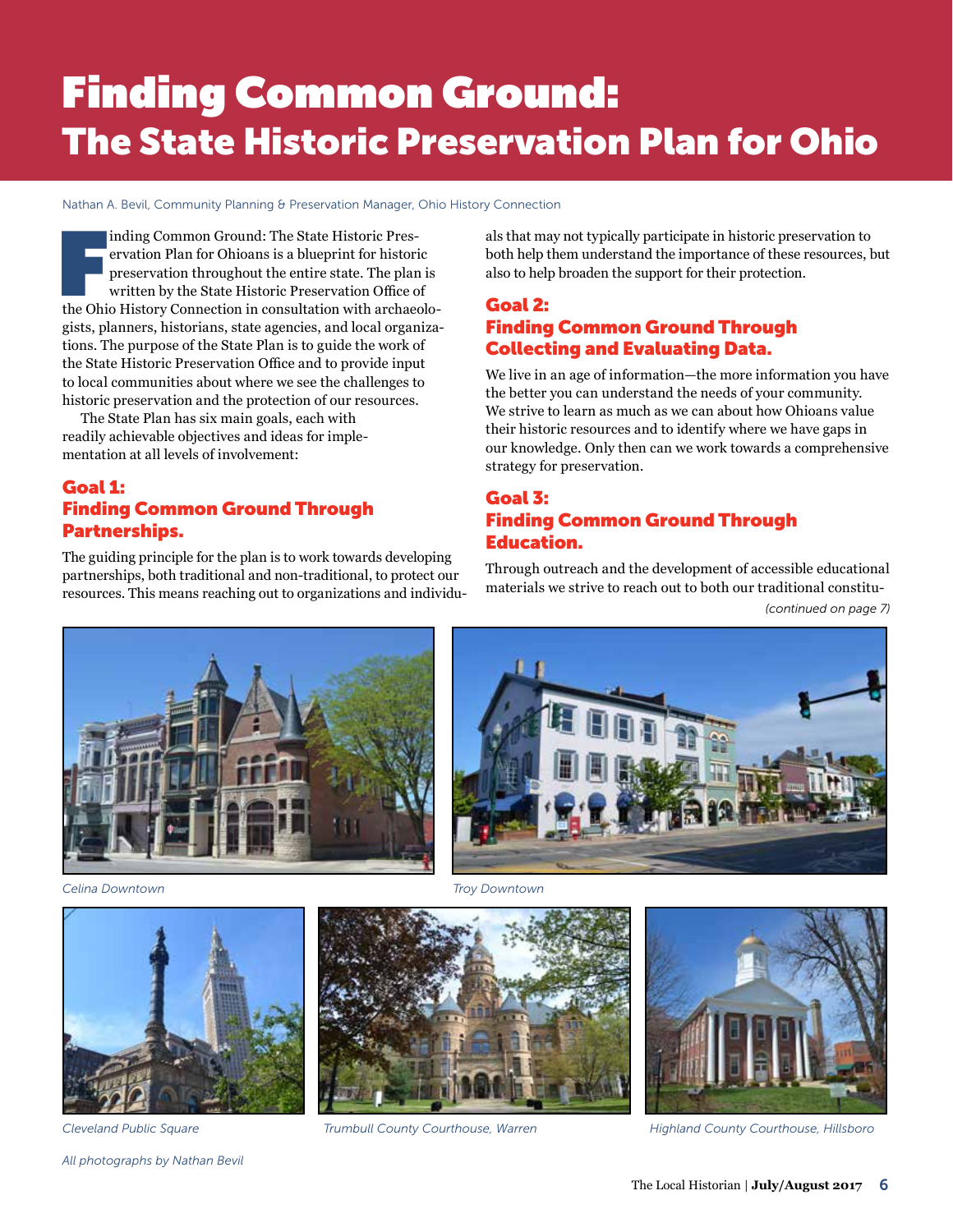ents and non-traditional allies to help them understand how they, too, can participating in protecting their heritage.

## Goal 4: Finding Common Ground Through Policy.

By gathering data about our resources we can better develop ways to protect our historic and archaeological sites. We strive to encourage development by revitalizing our historic districts and providing incentives to help promote that continued growth.

## Goal 5: Finding Common Ground Through Inclusiveness.

Ohio is a diverse state: from the hills of Appalachia to the farm fields of the northwest, from the villages of Milan and West Union to the cities of Cincinnati, Cleveland, and Columbus. It is important that historic preservation help tell the story of all Ohioans. We also seek to have everyone included, no matter the gender, sexuality, race, religion, ethnicity, or socioeconomic status. We also must strive to make sure that both these stories and our sites are accessible to all Ohioans, whatever their abilities.

## Goal 6: Finding Common Ground Through Messaging.

No matter how hard we try, there are always more and more opportunities to explain the benefits of protecting our shared

# ANNOUNCEMENTS

heritage. Sometimes that involves looking at our stories through the eyes of someone else. We want to find ways to reach as many people as possible.

In working on the plan we reached out to as many different groups as we could. In trying to craft a document that would help guide historic preservation throughout the state we engaged community leaders, archaeologists, planners, local historians, museum staff, preservationists, and everyone in-between to craft a document that serves to guide our collective efforts.

The primary theme of the State Historic Preservation Plan is discovering our common ground—finding ways to reconnect our historic resources and our stories with everyone. We have had some great successes in Ohio when it comes to historic preservation. But there is much more work to be done. We look forward to working with our partners, like the members of the Ohio Local History Alliance, to spread the word about protecting our resources and learning how we can find our common ground.

To download the plan or request a hardcopy, go to [https://](https://www.ohiohistory.org/preserve/state-historic-preservation-office/hpplanning/hpstateplan) [www.ohiohistory.org/preserve/state-historic-preservation](https://www.ohiohistory.org/preserve/state-historic-preservation-office/hpplanning/hpstateplan)[office/hpplanning/hpstateplan](https://www.ohiohistory.org/preserve/state-historic-preservation-office/hpplanning/hpstateplan)

# 3rd Annual Ohio River National Freedom Corridor Conference

The Ohio River National Freedom Corridor (ORNFC) will host its 3rd Annual Underground Railroad Conference September 29 & 30, 2017 at Earlham College in Richmond, Indiana. The theme for this year's conference is: "How long, O God, how long?" The Unfinished Business of the Underground Railroad

With the theme of this year's conference the Ohio River National Freedom Corridor wishes to reflect on how religion influenced and motivated freedom seekers, abolitionists, and UGRR activists in the pursuit of freedom and equality both before

and after the American Civil War. In addition, we embrace the opportunity to explore and commemorate the stories of freedom seekers and valiant people of conscience who connected the communities up and down the Ohio River during the pre-abolition and post-abolitionist periods—further revealing the historical legacy of freedom in our communities.

The Ohio River National Freedom Corridor (ORNFC) is an organization that brings together non-profit historic sites, museums, libraries, and communities dedicated to continued education and exploration of the legacy of

the Underground Railroad (UGRR) within the Ohio River watershed in the states of Indiana, Kentucky, and Ohio. The ORNFC partners with the National Park Service Network to Freedom as well as many local, regional, state, and other national organizations to collaborate on the continued preservation and interpretation of our shared Underground Railroad heritage and to promote heritage tourism.

For more information about the Ohio River National Freedom Corridor and the 2017 conference, visit the website; [www.ohiorivernational](http://www.ohiorivernationalfreedomcorridor.org)[freedomcorridor.org](http://www.ohiorivernationalfreedomcorridor.org)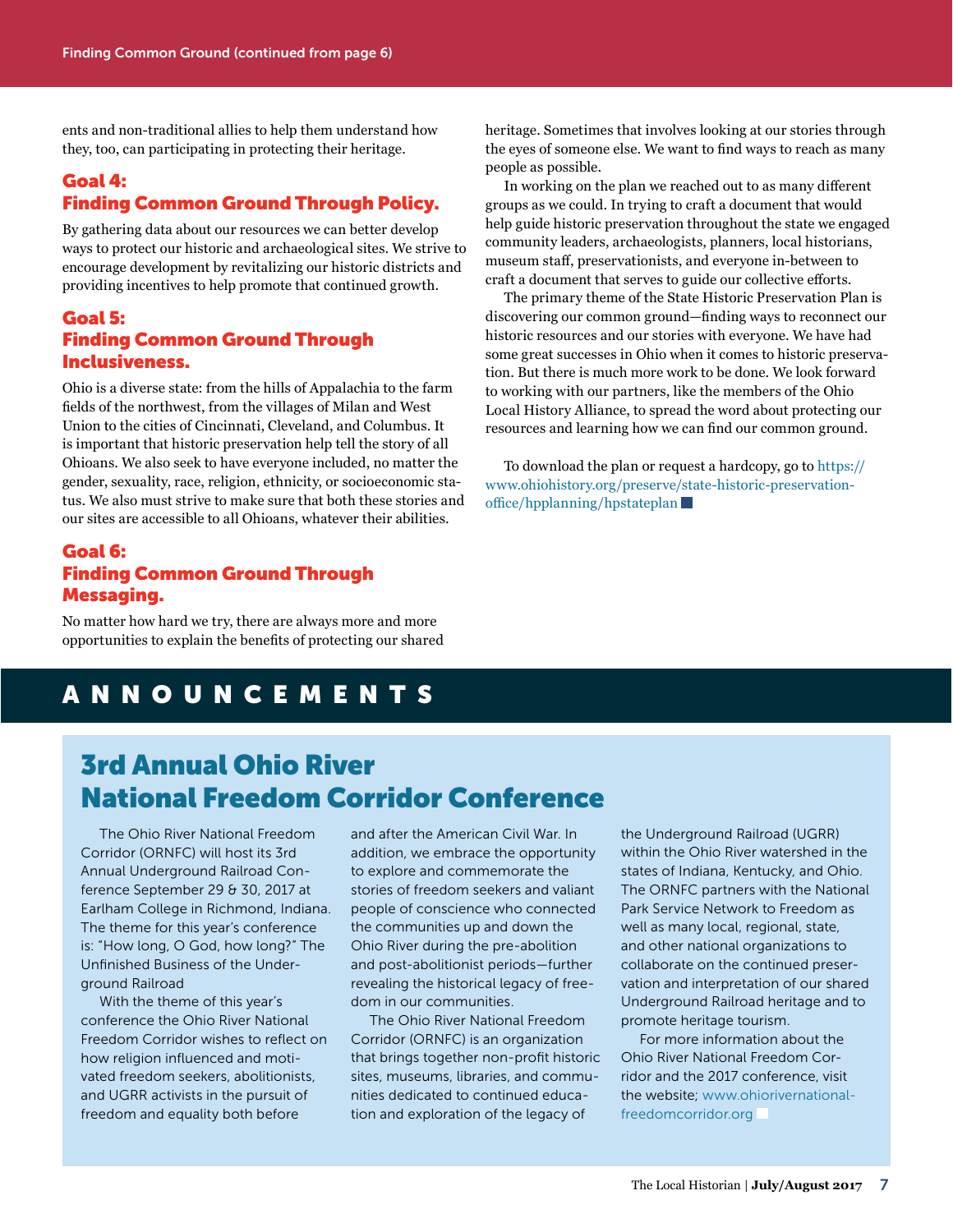# History Fund Grant Application Now Available!

The History Fund is a competitive matching grants program for history projects established by the Ohio History Connection in 2012. The program is supported by the funds Ohioans donate through the "Ohio History Fund" tax check-off on state income tax returns, the purchase of Ohio History mastodon license plates, and donations to the Ohio History Connection designated to the History Fund.

Since it started, the History Fund has made \$522,000 in grants to 53 organizations across Ohio. The History Fund invites you to join this distinguished group! Apply for History Fund grant at [www.ohiohistory.org/historyfund.](http://www.ohiohistory.org/historyfund)

#### The application deadline is September 1, 2017 (by 11:59 pm).

The History Fund application for the 2017-2018 grant cycle mirrors application forms from previous years, but contains a few tweaks in response to comments from last year's applicants. Example: see the website for a sample application you can print for reference.

We've also added a new resource: "Do This, Don't Do That / History Fund Grant Application." This short list is not a substitute for reviewing the History Fund's Application Instructions, but will help you steer clear of obstacles that have bedeviled applicants in the past.

If listening and seeing is a way you learn, check out our History Fund Help webinars at [www.ohiohistory.org/historyfund](http://www.ohiohistory.org/historyfund). There are two webinars. The "History Fund Help" webinar is an introduction to the grant program and a detailed overview of the grant application. The second webinar, "Digitization Nuts and Bolts," will help you compile a strong application for digitization project (it's more than buying a scanner). We originally hosted both webinars in 2016, and the information still applies in 2017. Please note that 2017's application deadline is September 1 (NOT September 7, 2016 as in the webinars).

The Ohio History Connection will announce grant recipients at the annual advocacy event Statehood Day, scheduled February 28, 2018. Between the application deadline of September 1, 2017 and February 2018, History Fund grant projects undergo a rigorous review involving subject area experts at the Ohio History Connection and a panel of outside experts, who make the final grant recommendations. Local History Services contacts applicants regarding the final status of the applications in February, in advance of the public announcement at Statehood Day.

This spring, the History Fund presented grant-writing workshops at the Region 1, 5, and 10 meetings, as well as at the Youngstown Historical Center of Industry and Labor, the Ashtabula Foundation (Region 4), and for Museums and Historic Sites of Greater Cincinnati (Region 8). At each, we emphasized that if would be applicants have questions they should call or write. We're here to help!

For more information, contact Andy Verhoff, Ohio History Fund grant coordinator, 614.297.2341 or [averhoff@ohiohistory.org](mailto:averhoff@ohiohistory.org), or visit the History Fund's website. Good  $luck!$ 



*An Alliance member, the Peninsula Valley Historic & Education Foundation receives the "big check" for its History Fund grant at Statehood Day 2017. L to R: Bob Lucas, Ohio History Connection board president, Sarah Welker and Rebecca Urban, Peninsula Valley Historic & Education Foundation, and Burt Logan, Ohio History Connection Executive Director & CEO. Photo courtesy of the Ohio History Connection.* 



Join OMA at the Toledo Museum of Art, Monday, August 28 from 9 a.m. - noon for the hands-on workshop, "Engaging Teens in Museums!"

Interested in developing teen programming at your institution? Already have teen programming but want to take it to the next level? Join us at the Toledo Museum of Art on Monday, August 28th for a brains-on, hands-on workshop exploring best practices for teen engagement. The workshop will start off with Pecha Kucha-style presentations from museum professionals managing a variety of teen programs, followed by a 90-minute design workshop to help you kick start the program design process.

*Optional:* Extend the conversation over lunch. Teen participants will join us to share their experiences and offer insights into your ideas.

When: **Mondav** August 28, 2017 9:00 a.m. – 12:00 p.m. Where: Toledo Museum of Art 2445 Monroe St Toledo, OH 43620

Registration deadline: August 23, 2017

*Learn more and register at [https://](https://www.ohiomuseums.org/Public/Professional_Development/Workshops/Public/Workshops.aspx) [www.ohiomuseums.org/Public/](https://www.ohiomuseums.org/Public/Professional_Development/Workshops/Public/Workshops.aspx) [Professional\\_Development/Work](https://www.ohiomuseums.org/Public/Professional_Development/Workshops/Public/Workshops.aspx)[shops/Public/Workshops.aspx](https://www.ohiomuseums.org/Public/Professional_Development/Workshops/Public/Workshops.aspx)*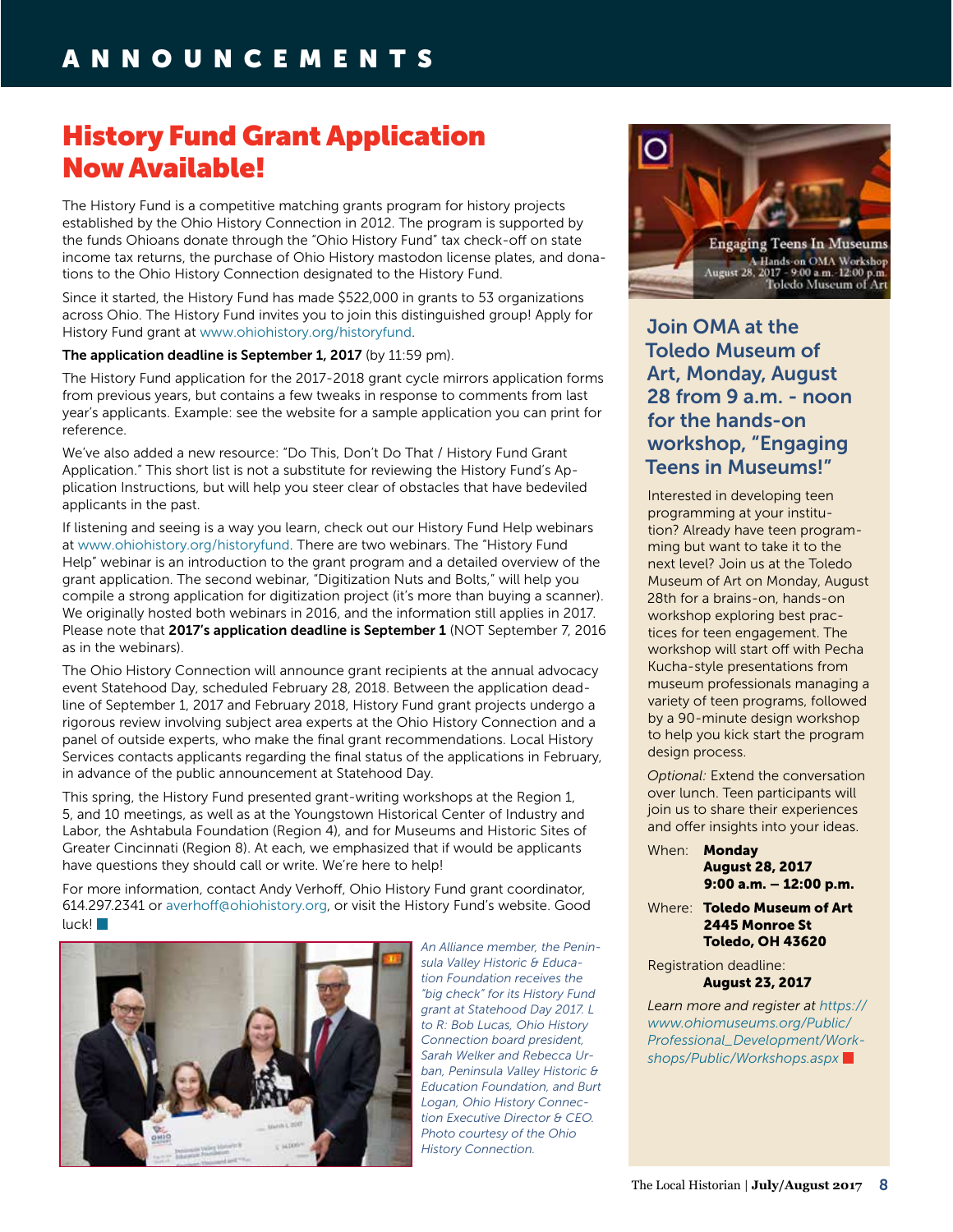# Professional Development: 2017 Alliance Annual Meeting

Registration is now open for the Ohio Local History Alliance's 2017 Annual Meeting and Conference, History Matters! This year's conference, held in partnership with the Society of Ohio Archivists, will be held October 6-7 at the Crowne Plaza, Dublin.

This year's meeting features two full days of exciting and informative sessions, plus a pre-conference workshop on Thursday, October 5 at the Ohio History Center. Learn how to advocate for and promote your museum, how and why to apply for awards, hints and tips for using Excel and social media, and best practices for oral history projects. The pre-conference workshop will provide hints and tips on the resume-writing and interviewing process for Emerging Museum Professionals.

You'll also find sessions on timeless issues: presenting engaging programming for visitors of all ages, developing exhibits, preserving your historic house, and finding ways to expand your resources and money to pay for it all. This year you can also expect sessions on history content, including the First World War and the Ohio Constitutional Convention of 1912.

As always, this year's meeting includes plenty of time to network and learn from your colleagues. You can attend the annual awards luncheon to be inspired by the best local history projects from around the state, catch up with



old friends at this year's Friday evening reception, and meet new ones at the annual speed networking session.

Find more information in the Annual Meeting brochure (watch for it soon in your mailbox!) or visit the Annual Meeting's webpage at<http://www.ohiolha.org/alliance>-annual-meeting/

# NEH funding for Public Humanities Projects

## Receipt Deadline August 9, 2017 *for projects beginning April 2018*

Public Humanities Projects grants support projects that bring the ideas and insights of the humanities to life for general audiences. Projects must engage humanities scholarship to analyze significant themes in disciplines such as history, literature, ethics, and art history, or to address challenging issues in contemporary life. NEH encourages projects that involve members of the public in collaboration with humanities scholars or that invite contributions from the community in the development and delivery of humanities programming.

This grant program supports a variety of forms of audience engagement. Applications should follow the parameters set out below for one of the following three formats:

#### Community Conversations:

This format supports one- to twoyear-long series of community-wide

public discussions that bring together a diverse group of residents to address important topics relevant to their town or city, guided by the perspectives of the humanities. Applicants must demonstrate prior experience conducting public and nonpartisan dialogues about important topics.

#### Exhibitions:

This format supports permanent exhibitions that will be on view for at least three years, or travelling exhibitions that will be available to public audiences in at least two venues in the United States (including the originating location).

## Historic Places:

This format supports the interpretation of historic sites, houses, neighborhoods, and regions, which might include living history presentations, guided tours, exhibitions, and public programs.

NEH encourages projects that explore humanities ideas through multiple formats. Proposed projects may include complementary components: for example, a museum exhibition might be accompanied by a website, mobile app, or discussion programs. Your application must identify one primary format for your project and follow the application instructions for that format.

## Program Statistics

In its initial competition the Public Humanities Projects program received 103 applications and made twenty awards, for a funding ratio of 20 percent.

#### Questions?

Contact the staff of NEH's Division of Public Programs at 202-606-8269 or [publicpgms@neh.gov](mailto:publicpgms@neh.gov). Applicants who are deaf or hard of hearing can contact NEH via Federal Relay (TTY users) at 800-877-8399.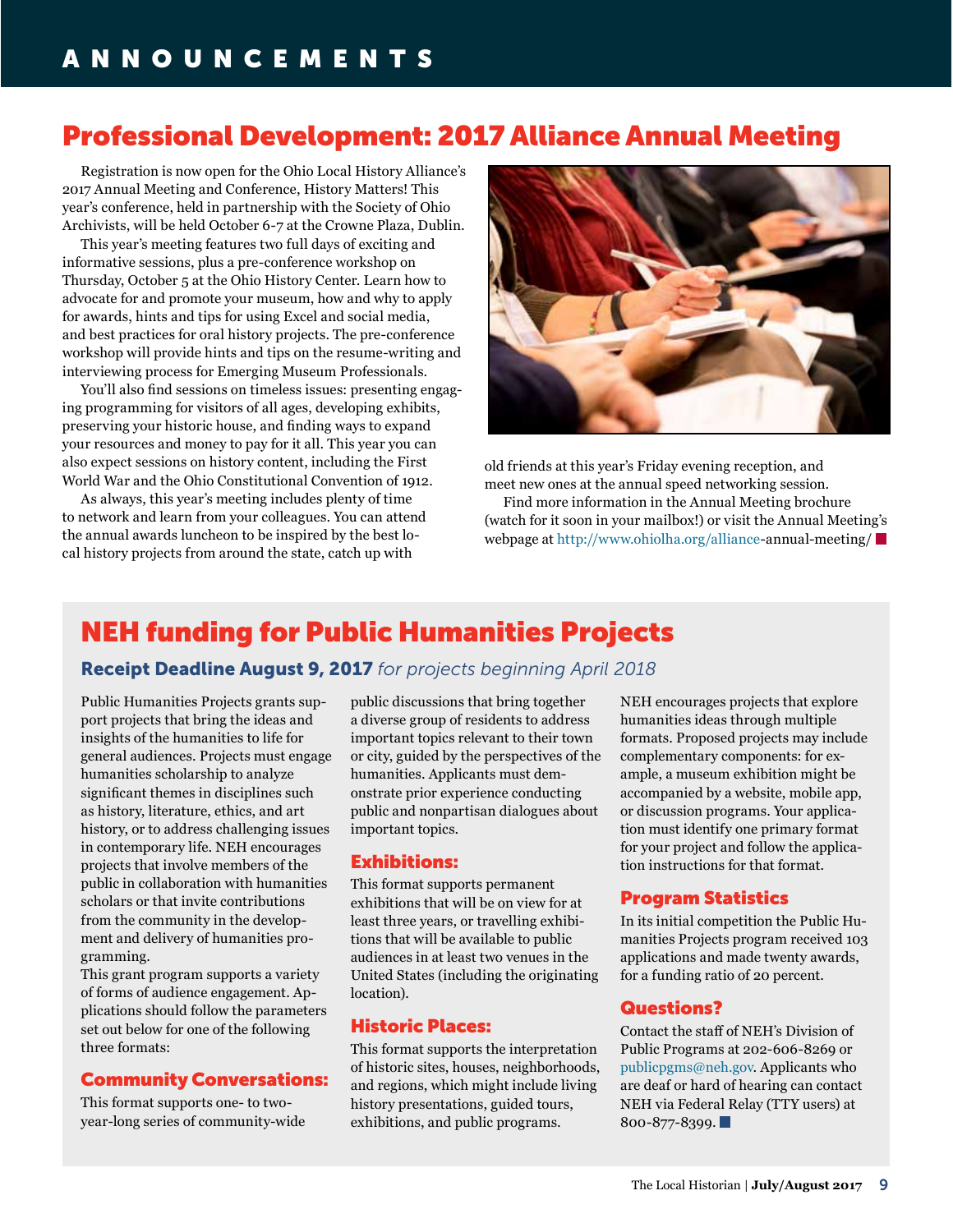## AWARDS

# OLHA Achievement Awards Nominations Due August 1

The Ohio Local History Alliance is now accepting nominations for its 2017 Outstanding Achievement Awards! The Alliance presents awards in two categories – Individual Achievement and History Outreach. Individual Achievement Awards recognize those who have made outstanding contributions to Ohio's historical societies, history museums, or the understanding and appreciation of state and local history. History Outreach Awards recognize outstanding local history projects in the categories of public programming, media and publications, and exhibits/displays. Nomination forms and supporting materials must be postmarked no later than August 1, 2017. Download the complete guidelines and a nomination form at [http://www.](http://www.ohiolha.org/resources/outstanding) [ohiolha.org/resources/outstanding](http://www.ohiolha.org/resources/outstanding)-achievement-awards/

Awards are presented at the Alliance's Annual Meeting in October.

## General Rules:

- All nominations must pertain to Ohio state, regional, or local history.
- Any person or project is eligible to be nominated for the program; however, the nominator (person or group) must be a member of the Ohio Local History Alliance (to join, go to [www.ohiolha.org/join-the-alliance\)](http://www.ohiolha.org/join-the-alliance).
- Ohio Local History Alliance members may nominate their own projects.
- Submitted materials become the property of the Ohio Local History Alliance unless return is requested and a self-addressed stamped envelope is provided.
- Nominations may be described or reviewed in the newsletter and electronic publications of the Ohio Local History Alliance without specific permission.

Each nomination must be presented in a three-ring binder indexed into sections titled: 1) Nomination Form, 2) Description of Project/Individual's Contributions to Local History, 3) Budget, 4) Letters of Support, and 5) Publicity. (Please note: "Budget" not applicable for Individual Achievement Awards).



*2016 OLHA Awards winners at the Annual Meeting last October. Photo courtesy of the Ohio History Connection.*



# New Travelling Exhibition from NEH on the Road and the Mid America Arts Alliance

## Jacob A. Riis: How the Other Half Lives

Jacob A. Riis (1849–1914) was a pioneering newspaper reporter and social reformer in New York at the turn of the twentieth century. His then-novel idea of using photographs of the city's slums to illustrate the plight of impoverished residents established Riis as forerunner of modern photojournalism. Jacob A. Riis: How the Other Half Lives features photographs by Riis and his contemporaries, as well as his handwritten journals and personal correspondence.

Visitors to the exhibition will experience a Riis presentation—immersive life-size photographs, as well as artifacts and personal documentation. The exhibition is made possible by the National Endowment for the Humanities. It was adapted and toured for NEH on the Road by Mid-America Arts Alliance.

Venues that have previously hosted NEH on the Road exhibitions may be placed on a wait list, and depending on availability, all venues will be eligible to host after a wait period.

| Tour:                 | Apr. 2018-Mar. 2023 |
|-----------------------|---------------------|
| Booking:              | 7 weeks             |
| Booking Fee: \$1,000  |                     |
| Shipping Fee: \$1,000 |                     |

All hosting venues qualify for a \$1,000 Educational and Public Programming Grant.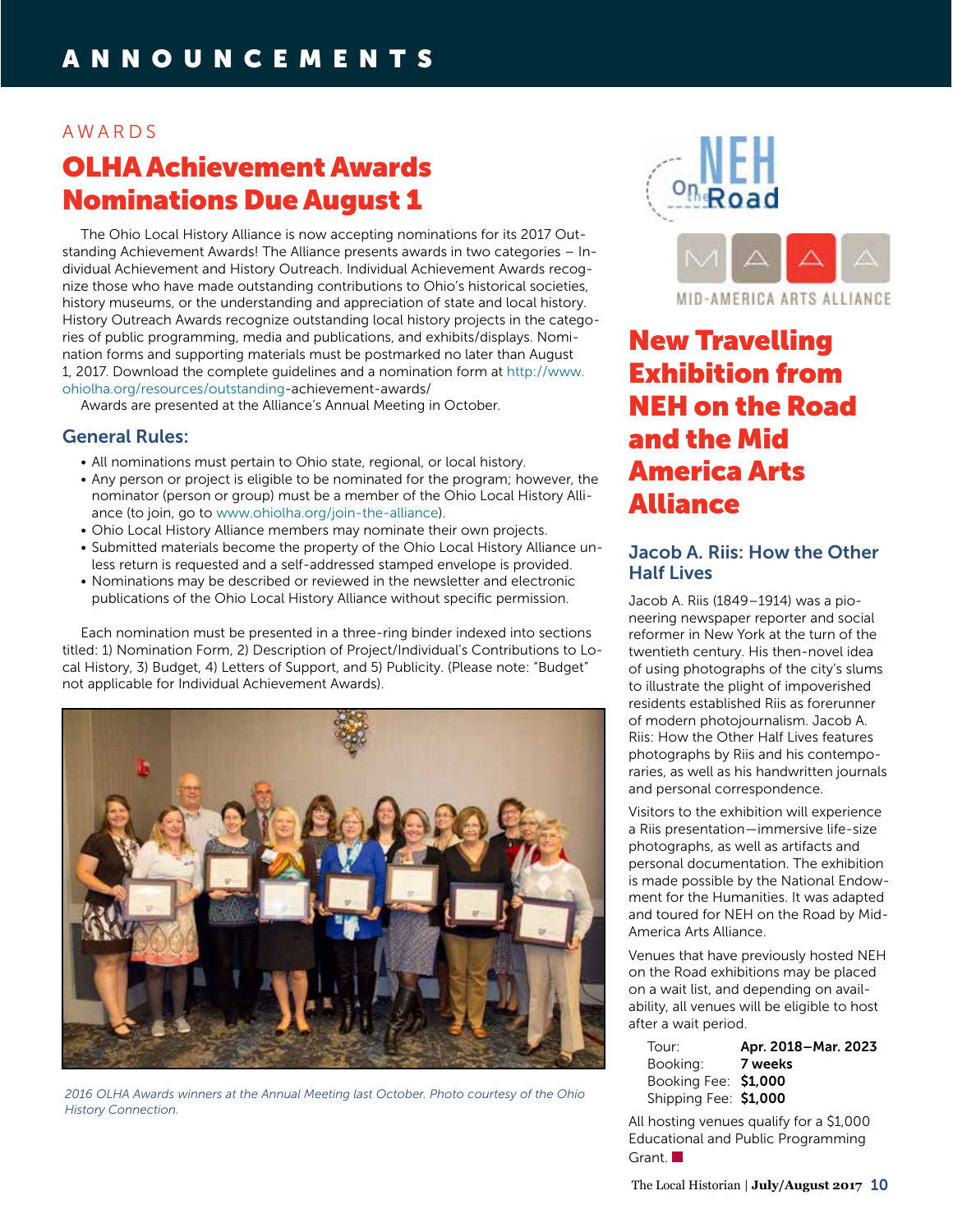# Upcoming webinars from AASLH

## Instagram for Museums and Historic Sites

#### July 25 @ 3:00 pm Eastern \$40 - \$65

<http://learn.aaslh.org/event/instagram>for-museums-and-historic-sites/

Instagram is a growing image-sharing platform where younger audiences (and older ones too) share everything from casual snapshots to professional photography and art. Increasingly, Instagram connects artists, photographers, and influences around shared locations, interests, and hobbies. Museums and historic sites are well-positioned to use Instagram to increase awareness of their institution, further their mission, engage their audience online, and inspire new and existing audiences to visit. In this webinar, AASLH's Hannah Hethmon will give an in-depth lesson on Instagramming for museums.

## History Crash Course: Immigration in a Changing America

#### August 2 @ 3:00 pm Eastern Free

#### <http://learn.aaslh.org/event/history>crash-course-immigration-in-a-changing-america/

Immigration has always been a major driver of both change and debate in U.S. history. This webinar – organized by the Immigration History Research Center at the University of Minnesota and led by historian, author, and IHRC Director Erika Lee, IHRC Program Coordinator Saengmany Ratsabout, and Immigrant Stories Project Manager Dr. Elizabeth Venditto – will introduce key themes in immigration history and the main issues that historians are considering in today's highly-charged climate. In particular, we will use the IHRC's #ImmigrationSyllabus which provides historical context to current debates over immigration reform, integration, and citizenship as our guide.

Participants will also learn about the IHRC's Immigrant Stories project to engage with diverse local communities. A digital storytelling and archiving project, Immigrant Stories helps immigrants and refugees create digital stories: brief videos with images, text, and audio about a personal experience and is a successful community engagement tool. The rich collection can also be used for teaching, learning, and exhibits.

## Interpreting Anniversaries and Milestones at Museums and Historic Sites

#### August 8 @ 3pm Eastern \$40 - \$65

<http://learn.aaslh.org/event/interpreting>anniversaries-and-milestones-at-museums-and-historic-sites/

This Interpreting Anniversaries and Milestones at Museums and Historic Sites webinar will provide a wealth of ideas to jump start your anniversary planning. Everyone has an anniversary coming up – why reinvent the wheel? Learn from what others have already accomplished in their own communities. This webinar will discuss why people are drawn to celebrating and commemorating anniversaries in their own lives and in their communities, as well as the institutional benefits of planning this type of programming. Then we will explore case studies of specific institutions that have planned and executed an anniversary celebration or commemoration, including Signature Events; Programs and Tours; Fundraising Campaigns; Exhibitions, Books and Documentaries; Audience Outreach and Community Involvement; Preservation; Partnerships; and Commemorative Products and Souvenirs. Every idea can be scaled up or down, depending on your resources.

*Instructor: Kim Kenney, Curator, McKinley Presidential Library and Museum*

## Interpreting Agriculture at Museums and Historic Sites September 26 @ 3pm Eastern \$40 - \$65

<http://learn.aaslh.org/event/interpreting>agriculture-at-museums-and-historicsites/

Interpreting Agriculture at Museums and Historic Sites (Rowman & Littlefield, 2017) encourages us to put an "H" (the humanities, not just history) into a STEM (science, technology, engineering and mathematics) subject – a STEATH approach. During this webinar, Dr. Reid will summarize main points from Interpreting Agriculture, including an overview of different disciplinary methodology useful to interpreting agriculture (sciences, social sciences, and humanities), and then case studies of interpreting agricultural machinery using a social history and humanist approach. Reid will summarize a critical thinking approach that uses visual evidence (prescriptive literature and photographic evidence) to document agricultural tools and equipment). The session will continue with a conversation among participants about how they will document agriculture in their location (be if farms in the countryside or the city, or agricultural business that served farm families historically and today). The session will conclude with a discussion about what else museums and historic site staff need to interpret agriculture most effectively, and will end with a question and answer session.

*Instructor: Dr. Debra A. Reid, Curator of Agriculture and the Environment, The Henry Ford*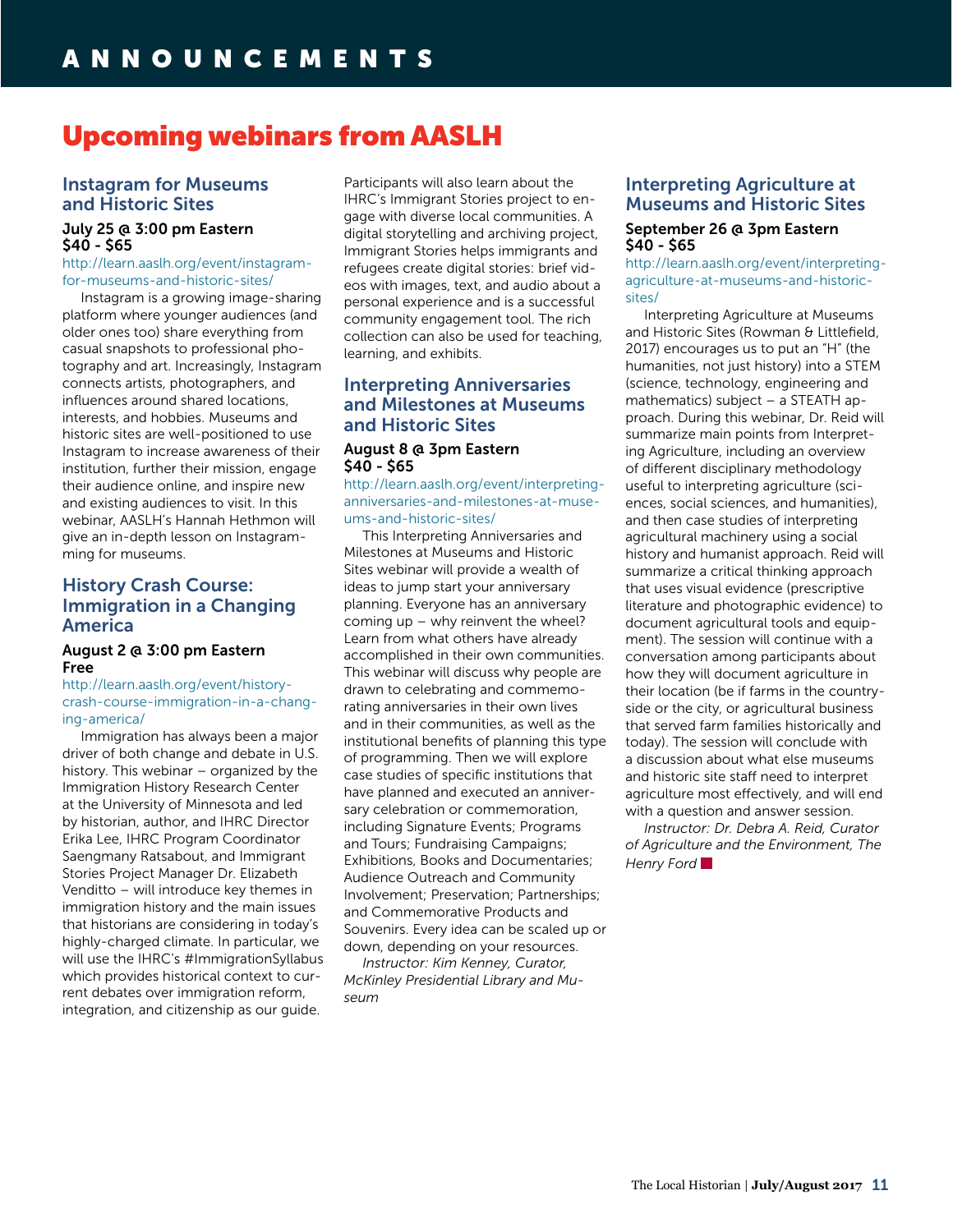# Region 1

Allen, Defiance, Fulton, Hancock, Hardin, Henry, Lucas, Putnam, Van Wert, Williams, and Wood Counties

#### The **Andrew L. Tuttle Memorial Museum** in Defiance, Ohio has hired

Jan Bechtel for the Curator of Exhibits position which became available with the retirement of Richard L. Witteborg. Mr. Witteborg has been appointed to serve on the museum's advisory board.

Six historic homes and gardens will be featured on a home tour July 8, 2017 from 10:00 AM to 4:00 PM in Napoleon, Ohio. Contact **The Henry County Historical Society** for details; 419-592-8006 or [www.henrycountyhistory.org.](http://www.henrycountyhistory.org)

Explore the Queen City on Wednesday, August 9, 2017, with the Historic Taste of Cincinnati bus tour hosted by the **Hancock Historical Museum.** Info and reservations at [www.han](http://www.hancockhistoricalmuseum.org/events/taste)[cockhistoricalmuseum.org/events/](http://www.hancockhistoricalmuseum.org/events/taste) [taste](http://www.hancockhistoricalmuseum.org/events/taste)-of-cincinnati or 419-423-4433.

# Region 2

Ashland, Crawford, Erie, Huron, Marion, Morrow, Ottawa, Richland, Sandusky, Seneca, and Wyandot Counties

# Region 3

Cuyahoga, Lake, Lorain, Medina, and Summit Counties

# Region 4

Ashtabula, Geauga, Mahoning, Portage, and Trumbull Counties

# Region 5

Carroll, Columbiana, Harrison, Holmes, Jefferson, Stark, Tuscarawas, and Wayne Counties

To celebrate the centennial of the **National McKinley Birthplace Memorial, McKinley Memorial Library** is hosting A McKinley Art Contest and show. The show is being sponsored by Chemical Bank. A McKinley Art Show will be on display at the Art Outreach Gallery in the Eastwood Mall in Niles from September 1-23.

Entry forms and contest rules are available at the library, all SCOPE Senior Centers in Trumbull County, and at the Eastwood Mall Customer Service Center. Artwork and entry forms will be accepted the week of August 21.

A gallery opening and awards ceremony will be held 6:30-8:30 PM on Friday, September 1 at the Art Outreach Gallery in the Eastwood Mall. Awards will be presented by President William McKinley, and the ceremony will include musical entertainment by the Richie Wilkins Trio and light refreshments provided by the Friends of the McKinley Memorial Library.

Best in Show entries will be on display throughout October at the library.

The library will also host a Draw on the Lawn program on Saturday, July 15 at 2 PM which will involve sketching the Memorial building. Limited supplies available, or bring your own. Please call 330-652-1704 ext. 7212 to register. More information at [www.artoureach.org](http://www.artoureach.org) and [www.mcklib.org](http://www.mcklib.org)

# Region 6

Delaware, Fairfield, Fayette, Franklin, Knox, Licking, Madison, Perry, Pickaway, and Union Counties

In February and March, **The Delaware County Historical Society** welcomed 160 5th graders to its inaugural Underground Railroad Program. The 3-hour presentation involved viewing PowerPoint images of Underground Railroad homes that are still standing in the county, hearing reenactors give first-person accounts of how the Fugitive Slave Law of 1850 impacted their community, and observing the role the Scioto and Olentangy Rivers played in guiding people north. A hands-on component enabled students to explore potential hiding spaces in the Society's historic 1840s Meeker House. The program was the brainchild of the Curriculum Committee, a group of talented, retired Delaware educators.

# Region 7

Auglaize, Champaign, Clark, Darke, Greene, Logan, Mercer, Miami, Montgomery, Preble, and Shelby Counties

In June the **Clark County Historical Society** kicked off "Adventures at the Museum" kids programming that goes through mid-August. These weekly programs in the museum run 10-11am

on Saturdays during the downtown Springfield Farmers Market. Each week new history themes are explored through crafts, stories, activities, games, and mini museum tours. These Adventures are adaptable to multiple age ranges and are designed to be enjoyed as a family. The summer adventures end with the Summer Sky Family Festival from 1-5pm on August 12, an afternoon of games, crafts, activities, and shows in partnership with Clark County Job & Family Services.

# Region 8

Adams, Brown, Butler, Clermont, Clinton, Hamilton, Highland, and Warren Counties

In March, the **Quaker Heritage Center** earned two certificates from the AASLH Standards of Excellence Program (StEPs). The QHC began the process of working through two sections of StEPs in September 2016 and earned the Bronze Certificates for both Stewardship of Collections and Audience. With these two certificates, the Quaker Heritage Center joined 11 other history organizations throughout the State of Ohio and became the first in Region 8 to earn this recognition for achieving and working toward the best practices of the field.

# Region 9

Athens, Gallia, Hocking, Jackson, Lawrence, Meigs, Pike, Ross, Scioto, and Vinton Counties

# Region 10

Belmont, Coshocton, Guernsey, Monroe, Morgan, Muskingum, Noble, and Washington Counties

In June visitors to the **Kennedy Stone House Museum**, located within Salt Folk State Park in Guernsey County, were treated to dulcimer playing and lessons by the docents. The museum features a variety of special programming in addition to regular museum tours of the restored circa 1840 ancestral home of the Benjamin Kennedy family. The original one-story summer kitchen has been rebuilt. Hikers can enjoy the 1.7 mile Stone House loop trail which features the lake and a number of activities. This trail was listed as one of the 15 best in Ohio by [knowyourstate.com](http://knowyourstate.com). For more information visit: [www.kennedystonehouse.org](http://www.kennedystonehouse.org).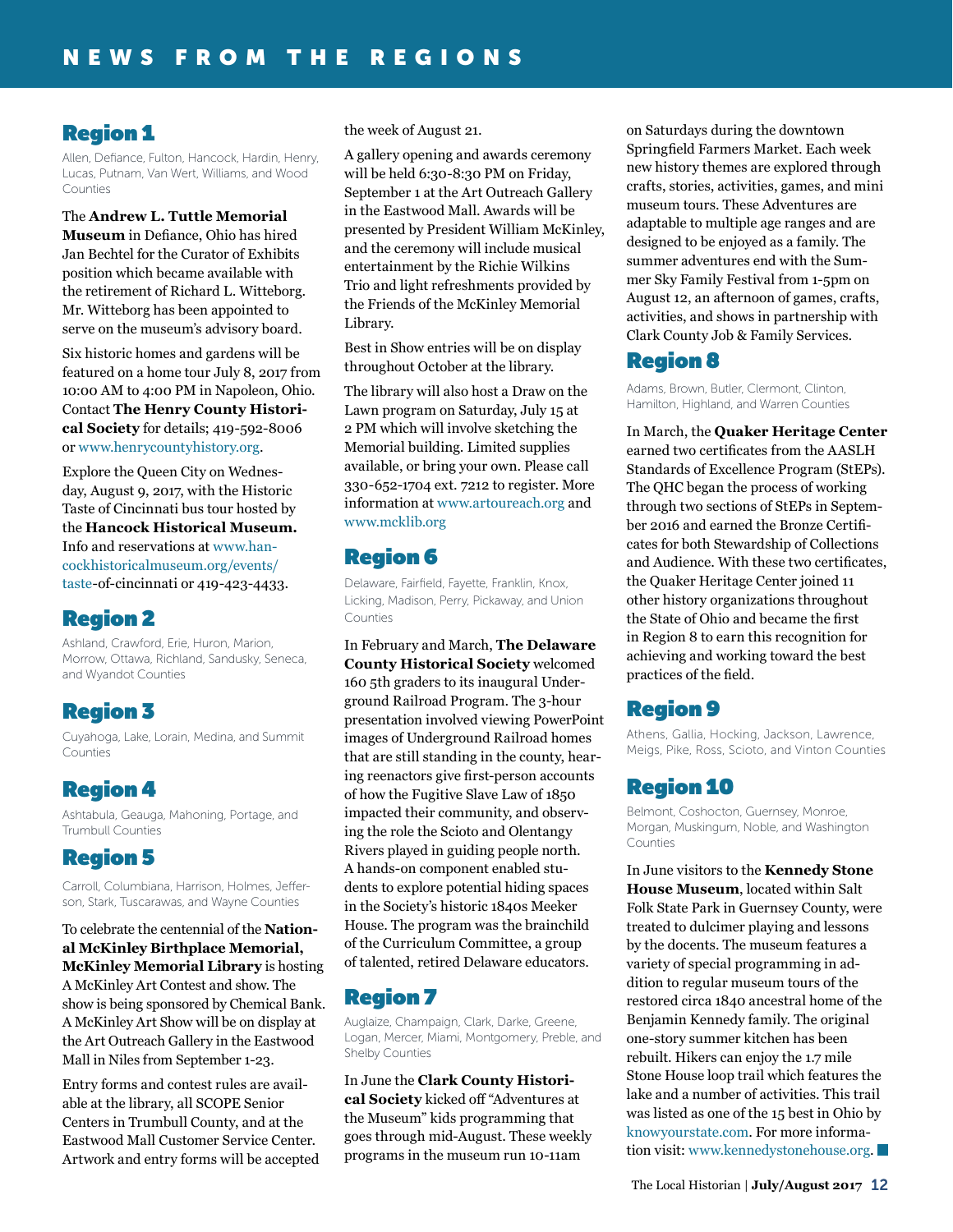# MEMBERS

## Welcome New Members of the Ohio Local History Alliance

Joined between April 19 and June 8, 2017

#### INDIVIDUALS

Jarrod D. Burks, *Columbus*

## Thank You, Renewing Members

Renewed between April 19 and June 8, 2017

#### INDIVIDUALS

Randy L. Winland, *Prospect* Todd McCormick, *Bellefontaine*

#### **ORGANIZATIONS**

Akron Summit County Public Library, *Akron* Andrew L. Tuttle Memorial Museum, *Defiance* Bellevue Historical Society & Heritage Museum, *Bellevue* Berea Historical Society, *Berea* Butler County Historical Society, *Hamilton* Cincinnati Observatory Center, *Cincinnati* Cleo Redd Fisher Museum, *Loudonville* Clinton County History Center, *Wilmington* Cuyahoga Community College West Campus, *Parma* Fairfield Heritage Association, *Lancaster* Fayette County Historical Society, *Washington Court House* Fulton County Historical Society, *Wauseon* Hanover Township Historcial Society, *Hanoverton* Hardin County Historical Museums, *Kenton* The Harriet Taylor Upton Association, *Warren* Hilltop Historical Society, *Columbus* Lillian E. Jones Museum, *Jackson* Logan County Historical Society, *Bellefontaine* Lucy Hayes Heritage Center, *Chillicothe* Maritime Museum of Sandusky, *Sandusky* Muskingum County History, *Zanesville* New London Area Historical Society, *New London* Northwest Ohio Railroad Preservation Inc, *Findlay* Reynoldsburg Truro Historical Society, *Reynoldsburg* Robbins Hunter Museum/Avery Downer House, *Granville* Silver Lake Historical Society, *Silver Lake* Springboro Area Historical Society, *Springboro* Warren Heritage Center, *Warren* Wilmington College, *Wilmington*

# CALENDAR

#### JULY 25:

AASLH webinar Instagram for Museums and Historic Sites. For more information, see page 11.

#### AUGUST 2:

AALSH webinar History Crash Course: Immigration in a Changing America. For more information, see page 11.

#### AUGUST 8:

AASLH webinar Interpreting Anniversaries and Milestones at Museums and Historic Sites. For more information, see page 11.

#### AUGUST 9:

NEH Public Humanities Projects Grants Due. For more information, see page 9.

#### AUGUST 28:

OMA workshop Engaging Teens in Museums. For more information, see page 8.

#### SEPTEMBER 1:

History Fund Grant Applications due. For more information, see page 8.

#### SEPTEMBER 26:

AASLH webinar Interpreting Agriculture at Museums and Historic Sites. For more information, see page 11.

#### SEPTEMBER 29-30:

3rd Annual Ohio River National Freedom Corridor Conference. For more information see page 7 or [www.ohiorivernational](http://www.ohiorivernationalfreedomcorridor.org)[freedomcorridor.org](http://www.ohiorivernationalfreedomcorridor.org)

## OCTOBER 6-7:

OLHA Annual Meeting. For more information, see page 9.

#### In 100 words or less, do you have outstanding news to share about your organization?

Please email it to your regional representative for the next issue of *The Local Historian*.

Contact information for the representatives in your region is on page 2 of this issue. Of course, you are welcome to forward your news directly to the editor of *The Local Historian* at ehedler[@ohiohistory.org](mailto:ehedler%40ohiohistory.org?subject=). Rather than serving as a calendar of events, items for "News from the Regions" are chosen to inspire, connect, and educate the Alliance's members all over Ohio and celebrate notable and imitation-worthy accomplishments of Alliance members.